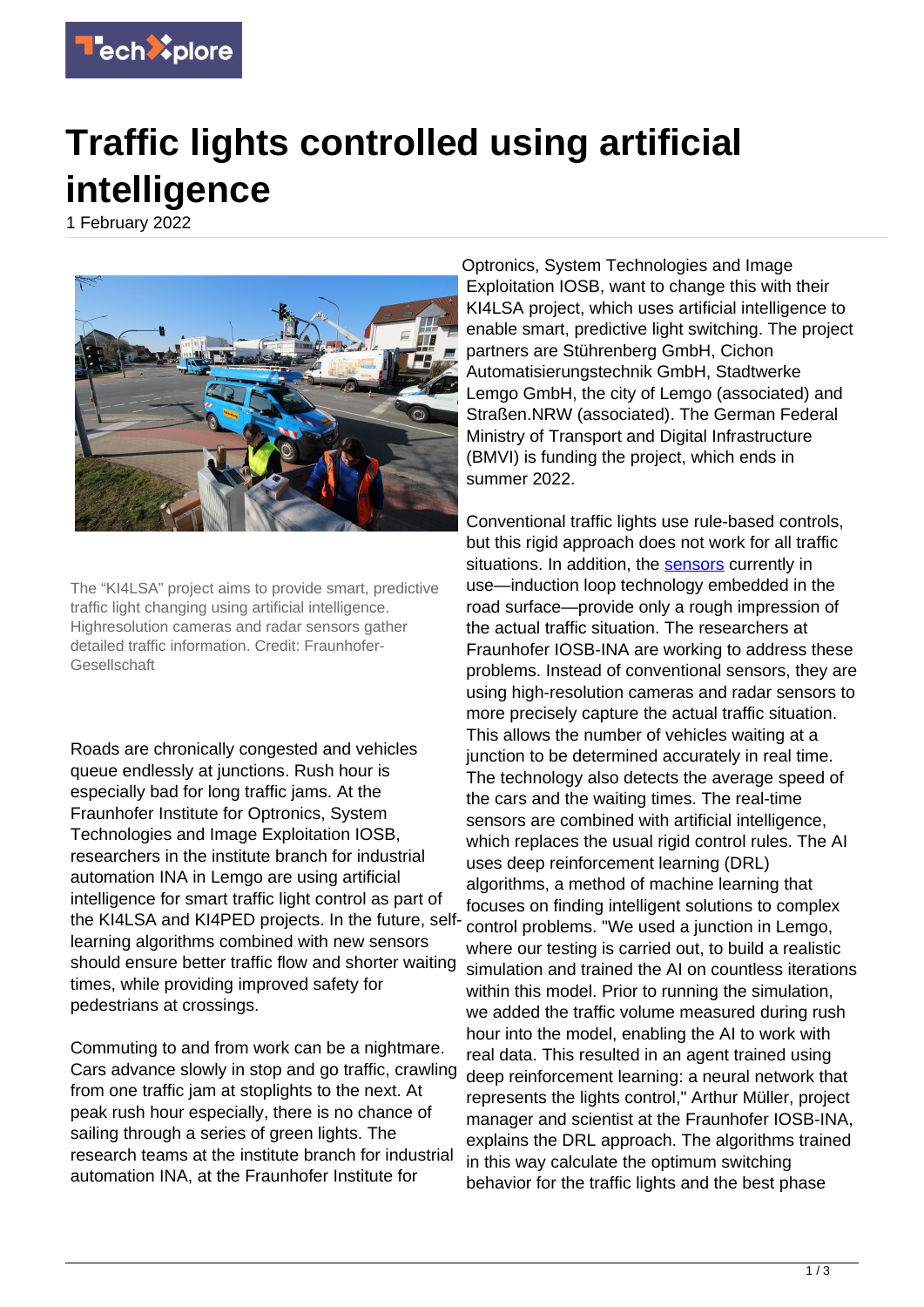

sequence to shorten waiting times at the junction. reduce journey times and thus lower the noise and  $CO<sub>2</sub>$  pollution caused by queuing traffic. The AI algorithms run in an edge computer in the control box at the junction. One advantage of the algorithms is that they can be tested, used and scaled up to include neighboring lights that form a wider network.



The trained algorithms calculate optimum traffic light changing behavior to optimize the flow of traffic and reduce the noise and CO2 pollution from the traffic jams. Credit: Fraunhofer-Gesellschaft

representation of reality. So, the agent will need to be adjusted accordingly," Müller says. "If this is successful, the effects of scaling up will be huge. Just think of the large number of traffic lights even in a small town like Lemgo."

The EU estimates that traffic jams cause economic damage totaling 100 billion euros per year for its member states. According to Müller, AI traffic lights provide an opportunity to use our existing infrastructure more efficiently. "We are the first team in the world to test deep reinforcement learning for **[traffic](https://techxplore.com/tags/traffic/)** light control under real-world conditions. And we hope that our project will inspire others to similar endeavors."



The KI4PED project focuses on pedestrians rather than vehicles. People are detected and tracked using LiDAR sensor data and AI. Credit: Fraunhofer-Gesellschaft

## **Big impact when scaled up**

The simulation phases carried out on the congested Lemgo junction fitted with intelligent lights demonstrated that the use of **artificial** [intelligence](https://techxplore.com/tags/artificial+intelligence/) could improve traffic flow by 10–15 percent. Over the coming months, the trained agent city of Bielefeld to develop an innovative approach will now take to the streets for further evaluation in a real-life laboratory. This testing will also consider the influence of the traffic metrics on parameters like noise pollution and emissions. However, the unavoidable "simulation to reality gap" presents a challenge. "The assumptions about traffic behavior that were used in the simulation are not a 1:1

## **Intelligent traffic signal systems for pedestrians**

The KI4PED project focuses on pedestrians rather than vehicles. In a project scheduled to run until the end of July 2022, Fraunhofer IOSB-INA is working together with Stührenberg GmbH and associated partners Straßen.NRW, the city of Lemgo and the for the needs-based control of pedestrian signals. This should be particularly beneficial for vulnerable people, such as older people or those with disabilities. The aim is to reduce waiting times and improve safety at pedestrian crosswalks by enabling longer crossing times. According to current studies, the "walk" times are too short for